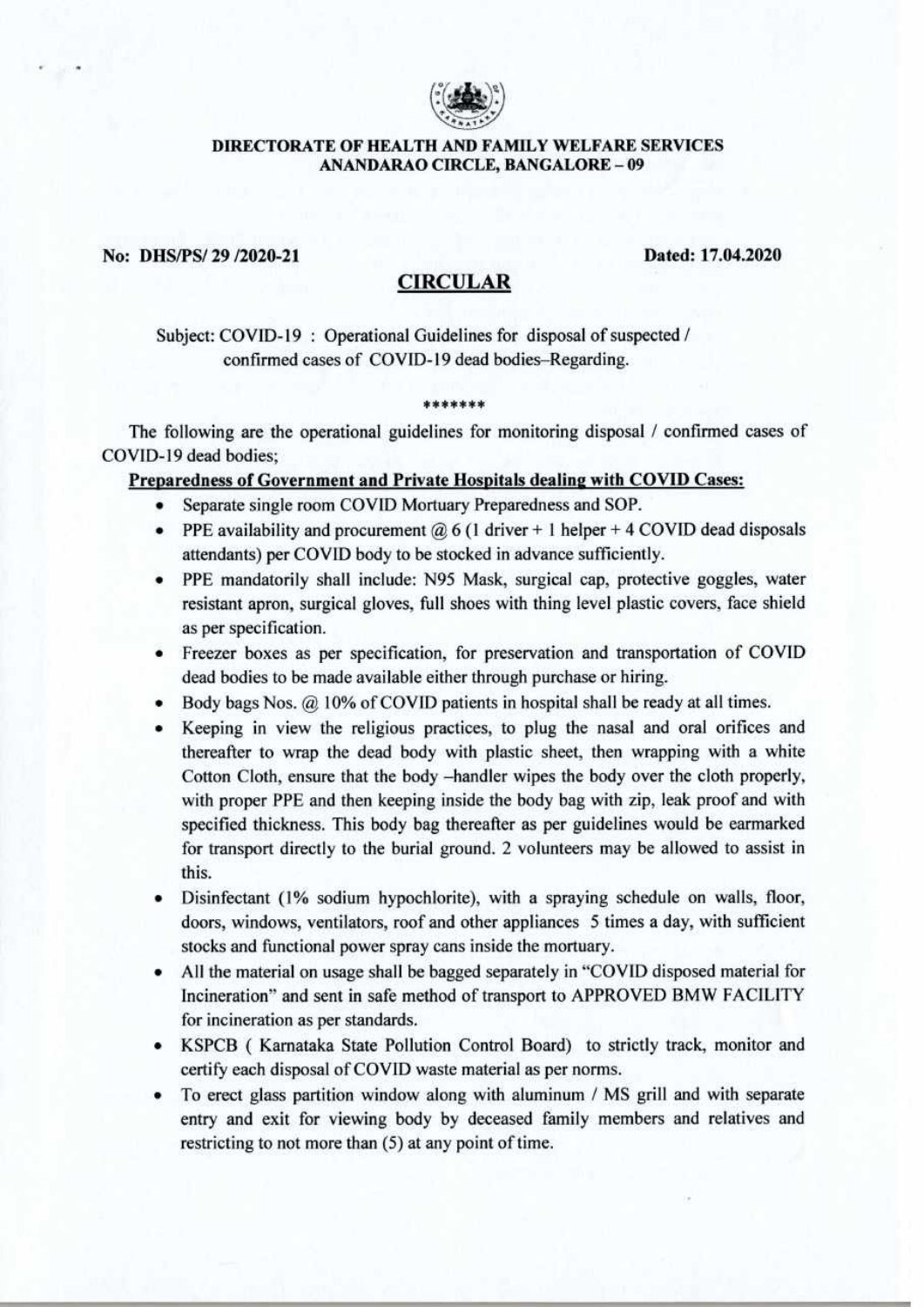- No contact of Doctors/Nurses/Staff with relatives directly.
- One person from medical fraternity shall be the only single point informing and counseling the deceased COVID suspect of positive person. Preparedness of COVID dead body handling and Transport facility for shifting from hospital to the place of cremation/burial:
- Proper specified closed vehicle to carry the body in Separate Painted COVID 19 freezer box maintaining temperature  $@$  4°C.
- Separate stretcher trolley with COVID-19 painted to be arranged.
- Dedicated and earmarked staff with full specified PPE and well trained for handling COVID dead bodies from Designated COVID Hospital to designated Burial / cremation facility.
- . Daily spraying of entire vehicle in and out with Sodium Hypochlorite (l%).
- Dedicated Staff for this purpose to be engaged with expertise in handling and transport to be in place by the Hospital concerned.

Keeping in view the likelihood of the COVID-19 disease being contagious to the near and dear ones, in accordance with the SOP of guidelines issued by GOI and also taking into account the valuable advice of prominent elders from the communities, the following protocol is to be followed:

- i) Giving a body shower with 1% Hypochlorite Solution as prescribed before wrapping up the body in plastic sheet.
- ii) To wrap the dead body with plastic sheet.
- iii) Thereafter wrapping with a White Cotton Cloth.
- iv) Ensure that the body-handler wipes the body over the cloth wrapping properly.
- v) Wearing proper PPE.
- vi) Keeping the body inside the Body bag and zipped. This body bag thereafter as per guidelines would be earmarked for transport directly from the hospital / mortuary to the burial ground and the last rites shall be performed by not more than (5) members.

# Handline of familv and relatives of COVID Suspect and Positive Dead bodv:

- Each COVID Hospital to keep COVID Medical person dedicated as a single point of contact who should be equipped with all details, support office, assistance and liaison with the final cremation / Burial ground and police and to make record entries in Register of Handing over body in presence of Family and relatives for safe transport and disposal of dead body.
- The Liaison Officer shall issue 5 Disposable masks  $+1$  small Sanitizer bottle to the authorized family members.
- o Hospital shall ensure physical distance maintained by counseling room/ counselor or COVID Help Desk by glass and aluminium partition and security.
- o Proper signages in hospital premises in Kannada, Telugu, Urdu and English to guide bereaved family of the deceased.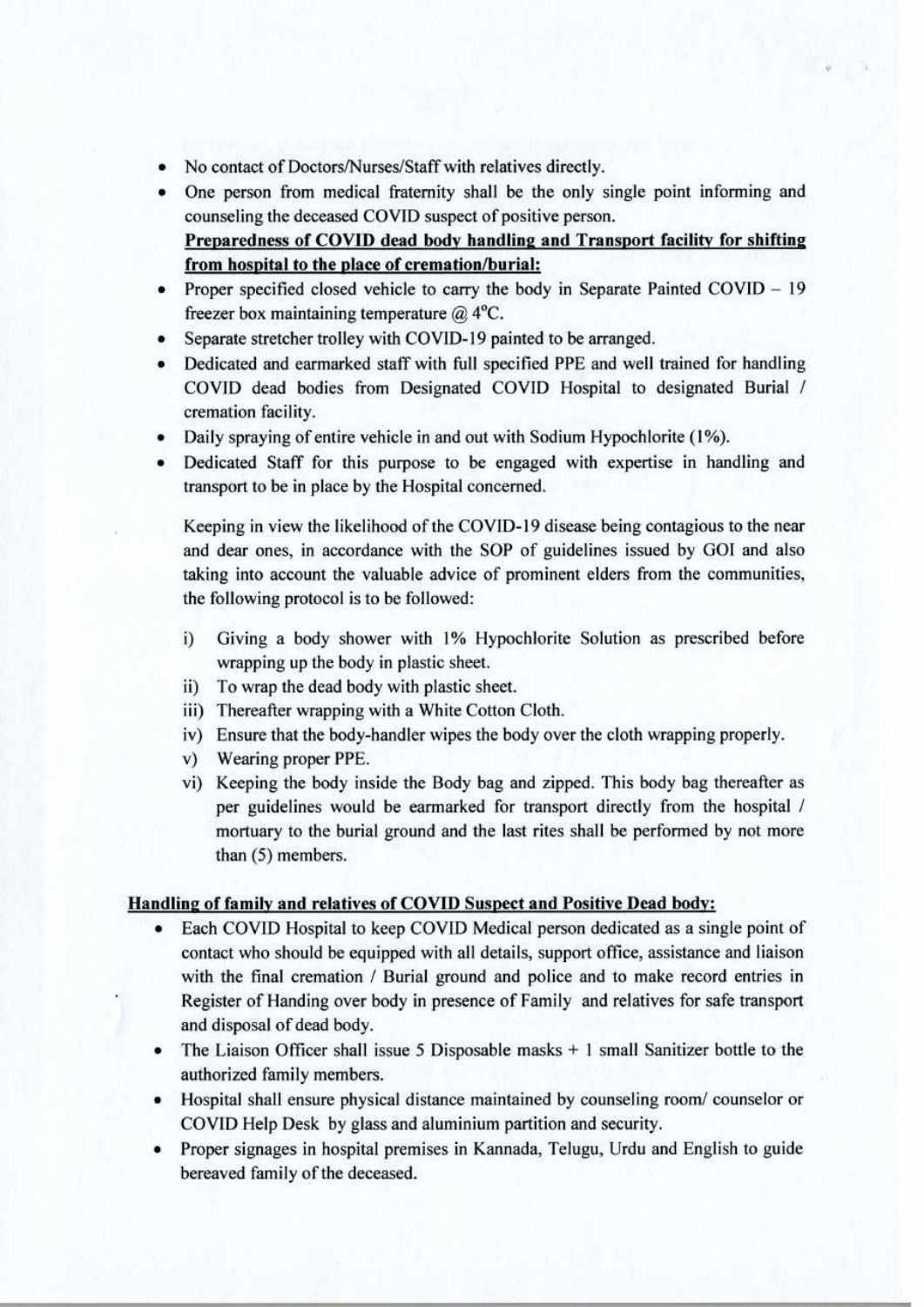. Proper IEC material and publicity through press, communities to be given on the need for such safe disposal and sensitizing citizens to cooperate on COVID disposal of Dead procedures.

# Burial and Cremation ground preparedness:

- o District Collectors / Municipal Commissioners to ensure preparedness of existing Burial / Cremation Grounds as per specifications duly demarcating COVID GRAVEYARD or CREMATION physically demarcated and separate approach, depth of each grave at least 8 feet with inter-spacing between graves of 3 feet.
- To treat the trench with Sodium Hypochlorite (1%) fully before arrival of the body.
- . Family / relatives to be permitted duly following social distancing restricted to (5) persons and to be provided masks and sanitizers by District Collector / Urban Local Body.
- Last Rites by relatives / family upto Five persons allowed, to follow by keeping 4 meters distance from body with temporary rope barricading and may follow as per respective religious practices like - Pradakshinas or Namaz-e -Janaazah, etc.,
- o The designated COVID body handling and Transport staff shall unzip the plastic standardized body bag and sheet and lower into grave backfill with soil and spray sodium Hypochlorite (1%) on top.
- Post cremation the ashes urn collected from the spot to be given to the family safely using gloves and sanitizers.
- o All surfaces inside graveyard to be power sprayed dally with sodium hypochlorite (l%) solution.
- o To ensure Auto clave of leftover material in situ or packed and disposed by BMW facility with " COVID material - for incineration" clearly labeled.
- To keep video and name wise photo coverage for purpose of record.
- . Daily the total area of graveyard designated to be sprayed with disinfectant twice.

blirector, Health & Family Welfare Services

TO

The District Health & F W Officer, District.

# Copy sent for information & action to,

- l. The District Programme Officers & COVID Nodal Officers.
- 2.The Divisional Joint Directors, Bangalore/ Mysore/Belagavi / Kalaburagi.
- 3. The State Nodal Officers.

### Copy submitted for kind information to,

- 1. The Additional Chief Secretary, Dept. of Health & Family Welfare, Vikasa soudha Bangalore.
- 2. The Commissioner, Health & F Welfare Services, A R Circle, Bangalore.
- 3. The Mission Director-NHM, A R Circle, Bangalore.